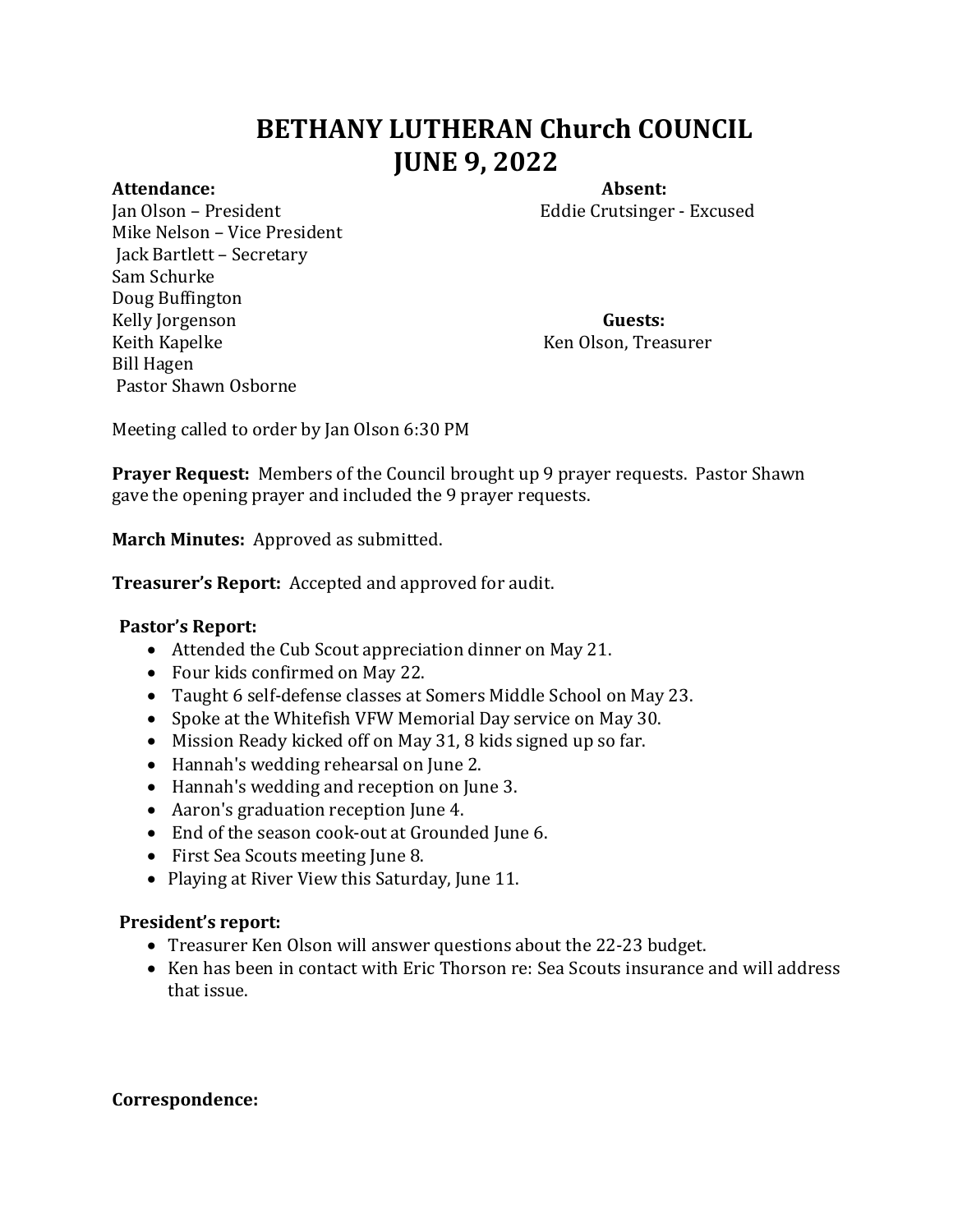Received (after the meeting) a nice thank you note from the Blood Drive manager thanking all the donors, Pat Shirey's outstanding 12 sandwich tray and Denise Vernon, Leoma Taylor and Bonnie Hoffman for lots of good cookies. He also thanked the Church for providing the space and all of Chris's help. They collected 36 units!

# **Committee Reports:**

# **Worship and Music Report:**

- Dale Jorgenson has begun to play drums (discreetly) for the worship team.
- Our team will be meeting next week to write up a new schedule for our volunteers. We thank them for what they do.
- We appreciate the Congregants response to last Sunday's service; the applause to the music was fantastic!

# **Property Report:**

- Bethany conducted our Spring clean-up of the grounds on Saturday May 21st. Great turn out with much getting done. Thank you, Kelly for replacing the bark around the east entrance.
- Signs not up yet but will be erected soon.
- Plumb-Rite Plumbing completed the parsonage sewer project May 25<sup>th</sup> and the Pastor reports all is functioning well. Thank you, Men's Bible Study for their donation funding this project.

# **Congregational Life Report:**

 Discussed the need for more volunteers to help with the fellowship hall clean up and washing dishes. We have to get more people involved and teach the proper use of the dishwasher.

# **Care Team:**

- 2 meals
- Cards: 2 Get well and new member, Nancy Marlett
- Birthday calling and meal arrangements.
- $\bullet$  One visit

# **Beyond Our Walls Report:**

• Keith and Jack will get the Annual Report in by June 24.

# **Old Business:**

- Treasurer Ken Olson presented the final draft of the 22-23 budget to the Council. The Council recommended the inclusion of the salary of a paid nursery attendant position. The 22-23 budget was approved by the Council.
- Sea Scout insurance for our church waiver will be reviewed by a lawyer contacted by Samantha to evaluate church coverage.
- Parking lot signage see Property Report.